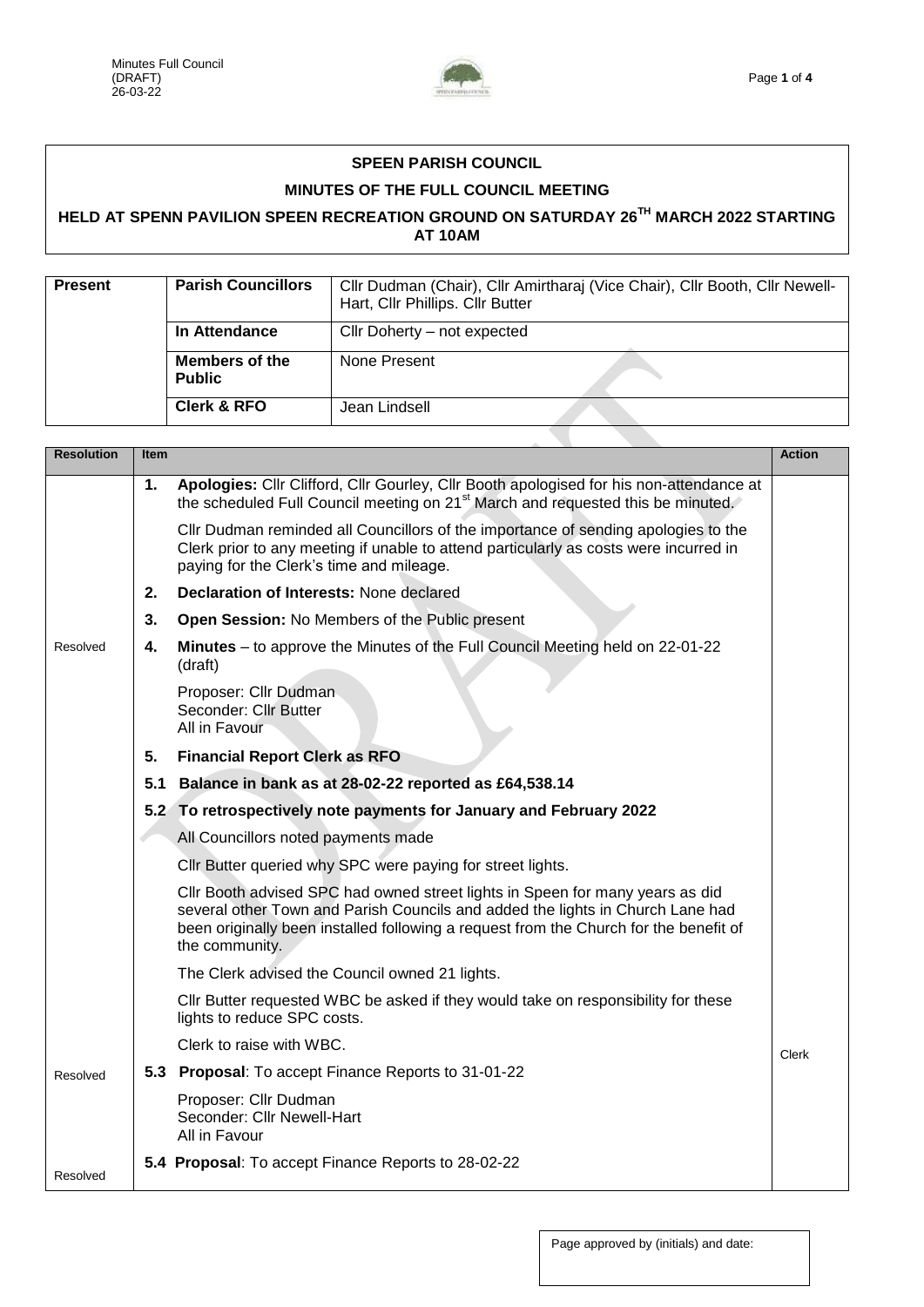

|          |    | Proposer: Cllr Dudman<br>Seconder: Cllr Phillips<br>All in Favour                                                                                                     |  |
|----------|----|-----------------------------------------------------------------------------------------------------------------------------------------------------------------------|--|
|          | 6. | <b>Finance Committee</b>                                                                                                                                              |  |
|          |    | 6.1 Policies and Procedures                                                                                                                                           |  |
|          |    | 6.1.1 Freedom of Information Policy and Procedures                                                                                                                    |  |
| Resolved |    | Proposal: To approve the Freedom of Information Policy and Procedures as<br>recommended by the Finance Committee                                                      |  |
|          |    | Proposer: Cllr Dudman<br>Seconder: Cllr Newell-Hart<br>All in Favour                                                                                                  |  |
|          |    | 6.1.2 Publication Scheme                                                                                                                                              |  |
| Resolved |    | <b>Proposal:</b> To approve the Publication Scheme as recommended by the Finance<br>Committee                                                                         |  |
|          |    | Proposer: Cllr Dudman<br>Seconder: Cllr Amirtharaj<br>All in Favour                                                                                                   |  |
|          |    | <b>6.1.3 Complaints Procedure</b>                                                                                                                                     |  |
| Resolved |    | Proposal: To approve the Complaints Procedure as recommended by the Finance<br>Committee                                                                              |  |
|          |    | Proposer: Cllr Dudman<br>Seconder: Cllr Newell-Hart<br>All in Favour                                                                                                  |  |
|          |    | 6.1.4 Internal Financial Controls Policy and Procedures                                                                                                               |  |
| Resolved |    | <b>Proposal:</b> To approve the Internal Financial Controls Policy and Procedure as<br>recommended by the Finance Committee                                           |  |
|          |    | Proposer: Cllr Dudman<br>Seconder: Cllr Newell-Hart<br>All in Favour                                                                                                  |  |
|          |    | Cllr Dudman thanked the Clerk for all her work in producing these new documents to<br>ensure SPC fully complied with all requirements                                 |  |
|          |    | 6.3 S137 Grant Application                                                                                                                                            |  |
| Resolved |    | <b>Proposal:</b> To approve S137 Grant Application in the sum of £255 as recommended<br>by the Finance Committee                                                      |  |
|          |    | Proposer: Cllr Dudman<br>Seconder: Cllr Phillips<br>All in Favour                                                                                                     |  |
|          |    | <b>6.3 Speen Recreation Ground</b>                                                                                                                                    |  |
| Resolved |    | <b>Proposal:</b> To approve renewal of AFC Newbury 2022/2023 hire agreement for<br>Speen Recreation Ground as recommended by the Finance Committee                    |  |
|          |    | Proposer: Cllr Dudman<br>Seconder: Cllr Phillips<br>All in Favour                                                                                                     |  |
|          | 7. | <b>Planning &amp; Highways Committee</b>                                                                                                                              |  |
|          |    | 7.1 Grove Road SID Deployment                                                                                                                                         |  |
|          |    | CIIr Booth advised he had experienced some issues logging into the SID portal but<br>had resolved these and planned to complete the training over the next week. Once |  |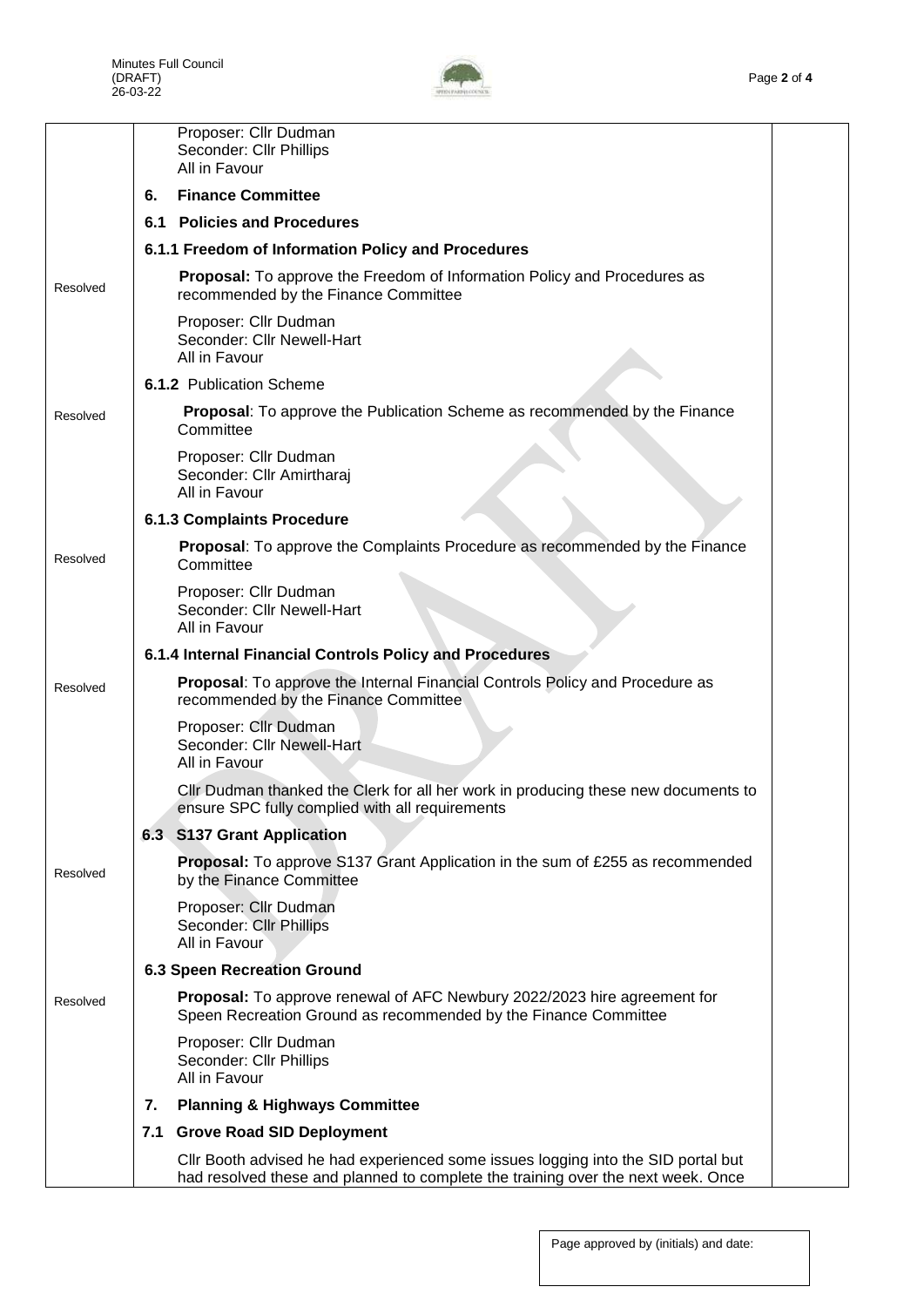

|          |    | completed locations would be agreed with input from residents and the device<br>booked for deployment.                                                                                                                                                                                                                                                                                                                         | Cllr Booth     |
|----------|----|--------------------------------------------------------------------------------------------------------------------------------------------------------------------------------------------------------------------------------------------------------------------------------------------------------------------------------------------------------------------------------------------------------------------------------|----------------|
|          |    | Cllr Booth advised he had seen the road survey black box on the B4000 in 50mph<br>stretch of road which had not been requested by SPC.                                                                                                                                                                                                                                                                                         |                |
|          |    | Clerk to contact WBC for further information.                                                                                                                                                                                                                                                                                                                                                                                  | Clerk          |
|          |    | 7.2 Community Speed Watch                                                                                                                                                                                                                                                                                                                                                                                                      |                |
|          |    | Cllr Dudman advised he set up the group and completed the training and had<br>emailed the residents who had raised concerns over speeding to invite them to join<br>the group. Four residents had responded positively and one had completed the<br>training and was meeting with Cllr Dudman to discuss Grove Road locations to<br>submit to the police.                                                                      | Cllr<br>Dudman |
|          |    | Cllr Clifford advised she had completed the training.                                                                                                                                                                                                                                                                                                                                                                          |                |
|          |    | 7.3 Station Road Parking                                                                                                                                                                                                                                                                                                                                                                                                       |                |
|          |    | The Clerk advised a member of Speen Allotments Association had asked if SPC<br>could assist regarding the issue of parking in Station Road particularly blocking<br>access to the allotments opposite Manor Place. The Clerk had raised this with WBC<br>who advised that advisory white lines known as 'access protection markings' could<br>be installed for a cost of approximately £133 and they could carry out the work. |                |
|          |    | The Clerk added as the next round of Member's Bids had opened as application<br>could be submitted to support this request which the Council would need to match<br>fund.                                                                                                                                                                                                                                                      |                |
|          |    | All Councillors agreed this should be supported as the allotments were a community<br>facility.                                                                                                                                                                                                                                                                                                                                |                |
| Resolved |    | Cllr Dudman proposed that a Member's Bid application be submitted and funds of up<br>to £70 be allocated from SPC's unallocated reserves to match fund the application.                                                                                                                                                                                                                                                        |                |
|          |    | Proposer: Cllr Dudman<br>Seconder: Cllr Phillips<br>All in Favour                                                                                                                                                                                                                                                                                                                                                              | Clerk          |
|          |    | Clerk to submit application.                                                                                                                                                                                                                                                                                                                                                                                                   |                |
|          | 8. | Correspondence: To receive & consider correspondence (all relevant<br>correspondence is circulated electronically on receipt and where possible<br>dealt with by the Clerk) None reported                                                                                                                                                                                                                                      |                |
|          | 9. | Matters for consideration and information arising after the preparation of this<br>Agenda which the Chair agrees to take as urgent (all Councillors)                                                                                                                                                                                                                                                                           |                |
|          |    | The Clerk advised sections of the wire fencing long the western perimeter at March<br>Benham recreation ground had been damaged following repair works being carried<br>to the fencing belonging to the neighbouring property by the residents' contractor.                                                                                                                                                                    |                |
|          |    | CIIr Butter advised she would take the matter up with the resident to arrange for the<br>wire fencing to be repaired and reinstated.                                                                                                                                                                                                                                                                                           |                |
|          |    | Cllr Dudman advised he was meeting with a potential new Councillor on 28 <sup>th</sup> March.                                                                                                                                                                                                                                                                                                                                  |                |
|          |    | CIIr Dudman raised question regarding rent payment for The Ladywell which Sutton<br>Estates had raised during a recent meeting.                                                                                                                                                                                                                                                                                                |                |
|          |    | The Clerk advised she was not aware of this and had never received any invoices<br>requesting payment.                                                                                                                                                                                                                                                                                                                         |                |
|          |    | Cllr Dudman advised he would add this matter to the agenda for the next focussed<br>discussion group.                                                                                                                                                                                                                                                                                                                          |                |
|          |    | 10. Date of Next Meeting - Wednesday 25 <sup>th</sup> May 2022                                                                                                                                                                                                                                                                                                                                                                 |                |